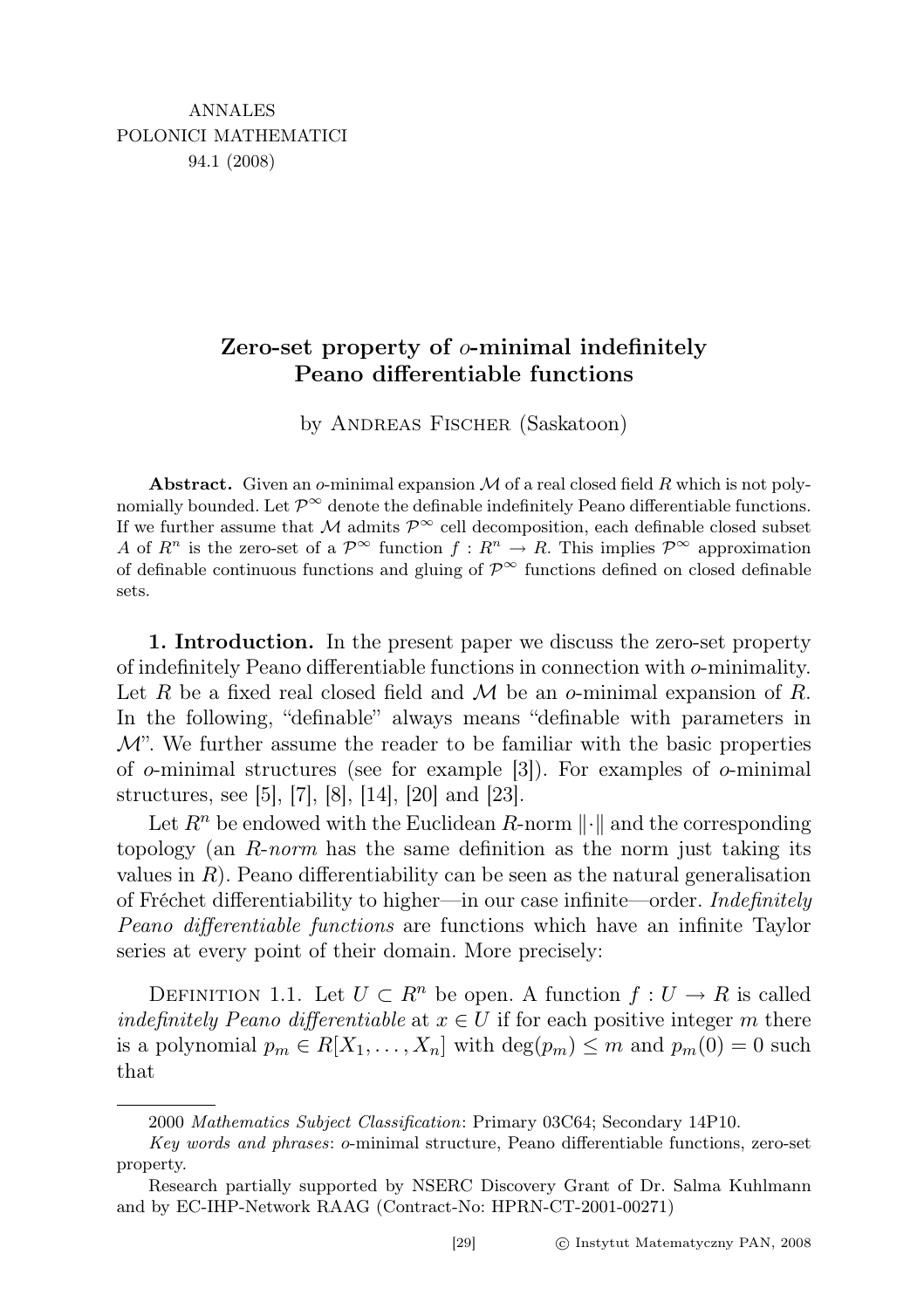(1.1) 
$$
\lim_{y \to x} \frac{f(y) - f(x) - p_m(y - x)}{\|y - x\|^m} = 0.
$$

The function  $f: U \to V$  is *indefinitely Peano differentiable* in U if f is indefinitely Peano differentiable at each point of U. By  $\mathcal{P}^{\infty}(U, V)$  we denote the set of definable indefinitely Peano differentiable functions from  $U$  to  $V$ .

For  $x \in U$  the sequence of polynomials  $(p_m)_{m \in \mathbb{N}}$  is uniquely determined. If  $\mathfrak{m} \subset R[X_1,\ldots,X_n]$  denotes the ideal generated by  $X_1,\ldots,X_n$ , then  $p_m \equiv$  $p_{m+1}$  mod  $\mathfrak{m}^{m+1}$  for any positive integer m.

The notion of indefinite Peano differentiability differs in a crucial way from that of indefinite continuous differentiability even if we claim definability in some  $o$ -minimal expansion of R (cf. Example 2.1). But on the other hand, we also deal with an infinite Taylor series, and indefinite Peano differentiability is not a first order concept (cf. [24]).

For  $p \in \mathbb{N} \cup \{\infty\}$ , the symbol  $\mathcal{C}^p$  is used to abbreviate "p times continuously differentiable". For every  $\sigma$ -minimal structure  $\mathcal M$  the zero-set property is valid for definable  $\mathcal{C}^p$  functions if p is finite (cf. [6]). The results of [6] are stated and proved for the real numbers, but the proof of the zero-set property works for every real closed field. A crucial tool used in the proof of the zero-set property of  $\mathcal{C}^p$  functions is  $\mathcal{C}^p$  cell decomposition. For our aim we require the concept of  $\mathcal{P}^{\infty}$  cell decomposition which we will describe in the third section.

An o-minimal structure is called *polynomially bounded* provided that every definable function  $f:(0,\infty) \to R$  is ultimately bounded by some polynomial.

The main result of the present paper is the following theorem.

THEOREM 1.2. Let  $M$  be an o-minimal structure expanding a real closed field R which is not polynomially bounded and which possesses  $\mathcal{P}^{\infty}$  cell decomposition. Then each closed definable subset of  $R<sup>n</sup>$  is the zero-set of a definable indefinitely Peano differentiable function whose domain is  $R<sup>n</sup>$ .

Examples of o-minimal structures satisfying the conditions of the previous theorem are given in [5] and [7]. Further, the Pfaffian closure of an o-minimal structure is o-minimal and preserves analytic cell decomposition (cf. [21] and [15]), so that the Pfaffian closures of the structures generated in [5], [7] and [14] admit  $\mathcal{P}^{\infty}$  cell decomposition, as also do the *o*-minimal structures generated by certain quasi-analytic Denjoy–Carleman classes and expanded by the exponential function (cf. [20]).

Theorem 1.2 is related to the zero-set property for definable  $\mathcal{C}^{\infty}$ -functions which was proved for so-called locally polynomially bounded  $o$ -minimal structures (cf. [13, Chapter 8]).

If we assume  $M$  to be polynomially bounded, the zero-set property does not hold for  $\mathcal{P}^{\infty}$  functions. In fact, for every  $\mathcal{P}^{\infty}$  function  $f: R \to R$  with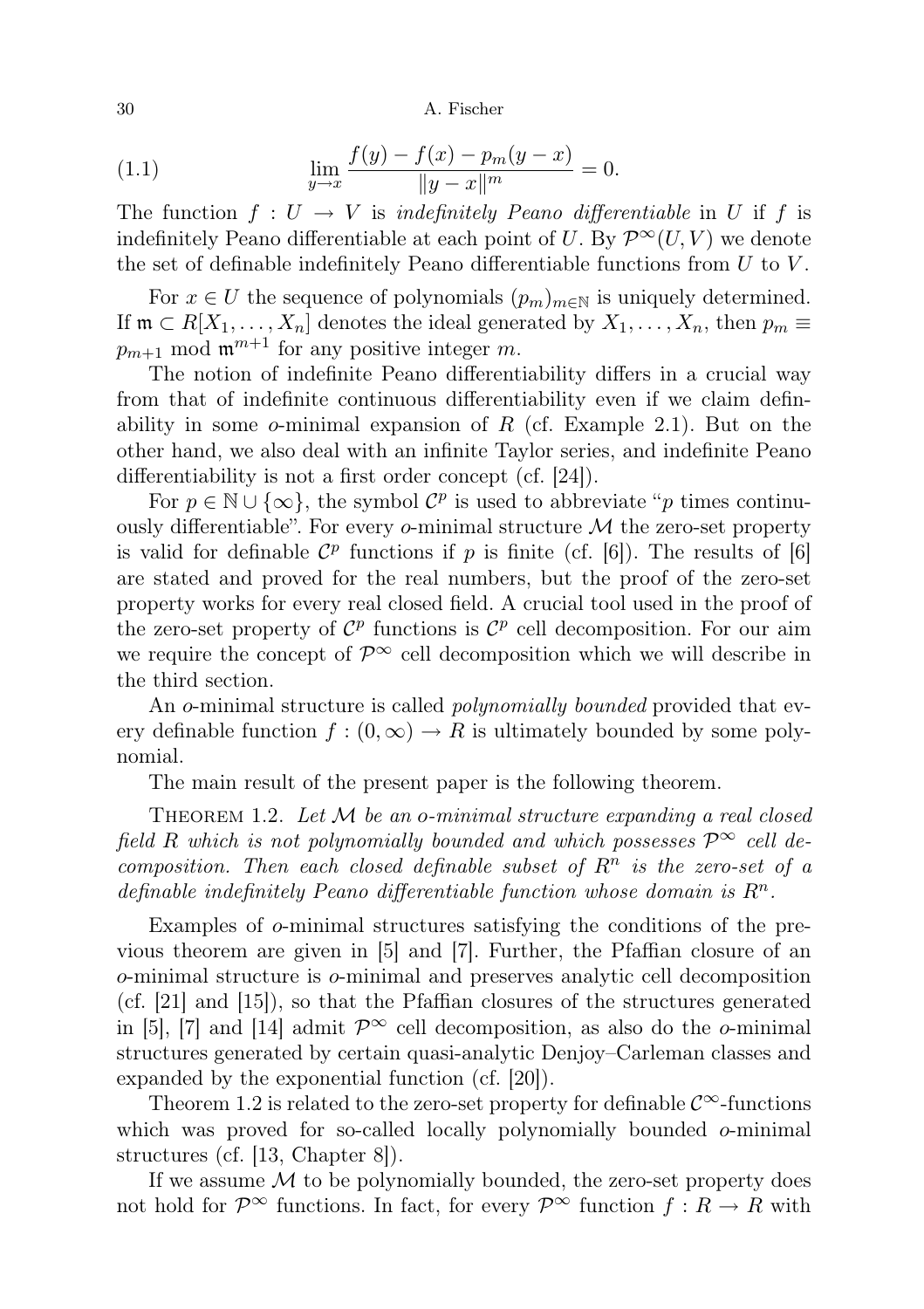$f^{-1}(\{0\}) = (-\infty, 0]$  the mapping  $g : (1, \infty) \to R$  defined by  $g(t) := 1/f(1/t)$ cannot be polynomially bounded, and  $g$  is definable if  $f$  is definable.

In what follows we assume that  $M$  is not polynomially bounded.

In Section 4 we prove a smoothing tool for  $\mathcal{P}^{\infty}$  functions (cf. Proposition 4.2). In Section 5 we reduce the proof of the zero-set property to complements of open  $\mathcal{P}^{\infty}$  cells for which the zero-set property can be directly proved. In the final Section 6 we discuss several consequences of the zero-set property of  $\mathcal{P}^{\infty}$  functions such as separation of disjoint closed definable sets,  $\mathcal{P}^{\infty}$ partition of unity, approximation of definable continuous functions by  $\mathcal{P}^{\infty}$ functions and gluing properties for  $\mathcal{P}^{\infty}$  functions defined on open and on closed definable sets.

**2. Example.** For definable functions of one variable, the notion of  $\mathcal{P}^{\infty}$ is equipollent to that of  $\mathcal{C}^{\infty}$  (cf. [10, Proposition 7.2]). For functions of several variables the notions of  $\mathcal{P}^{\infty}$  and  $\mathcal{C}^{\infty}$  differ, at least if the *o*-minimal structure is not polynomially bounded and we only consider such o-minimal structures. For polynomially bounded o-minimal structures the inequality of these differentiability concepts is not known.

By [17] (see also [18] for the reals), there exists a definable  $\mathcal{C}^{\infty}$  function  $f: R \to (0, \infty)$  which satisfies the differential equation  $f' = f$ . If  $R = \mathbb{R}$ , this function is of course the ordinary exponential function, but also if  $R$  is distinct from R such functions increase faster than any polynomial. We will refer to this function as the exponential function exp.

The following example demonstrates the difference between indefinite Peano and continuous differentiability.

EXAMPLE 2.1. Let  $f: R^2 \to R$  be defined by

(2.1) 
$$
f(x,y) := \begin{cases} \exp\left(\frac{-1}{y^2}\right)g\left(x\exp\left(\frac{1}{y^2}\right)-2\right), & y \neq 0, \\ 0, & y = 0, \end{cases}
$$

where  $g: R \to R$  is the function

(2.2) 
$$
g(t) := \begin{cases} \exp\left(\frac{1}{t^2 - 1}\right), & |t| < 1, \\ 0, & \text{otherwise.} \end{cases}
$$

The function  $f$  is indefinitely Peano differentiable, but  $f$  is not continuously differentiable.

*Proof.* Definability is evident since the exp function is definable in  $M$ . Obviously, f is  $\mathcal{C}^{\infty}$  smooth outside the x-axis. If  $y \neq 0$ , then  $|f(x, y)|$  is bounded by  $\exp(-y^{-2})$  so that f is indefinitely Peano differentiable at each point of  $R \times \{0\}$ .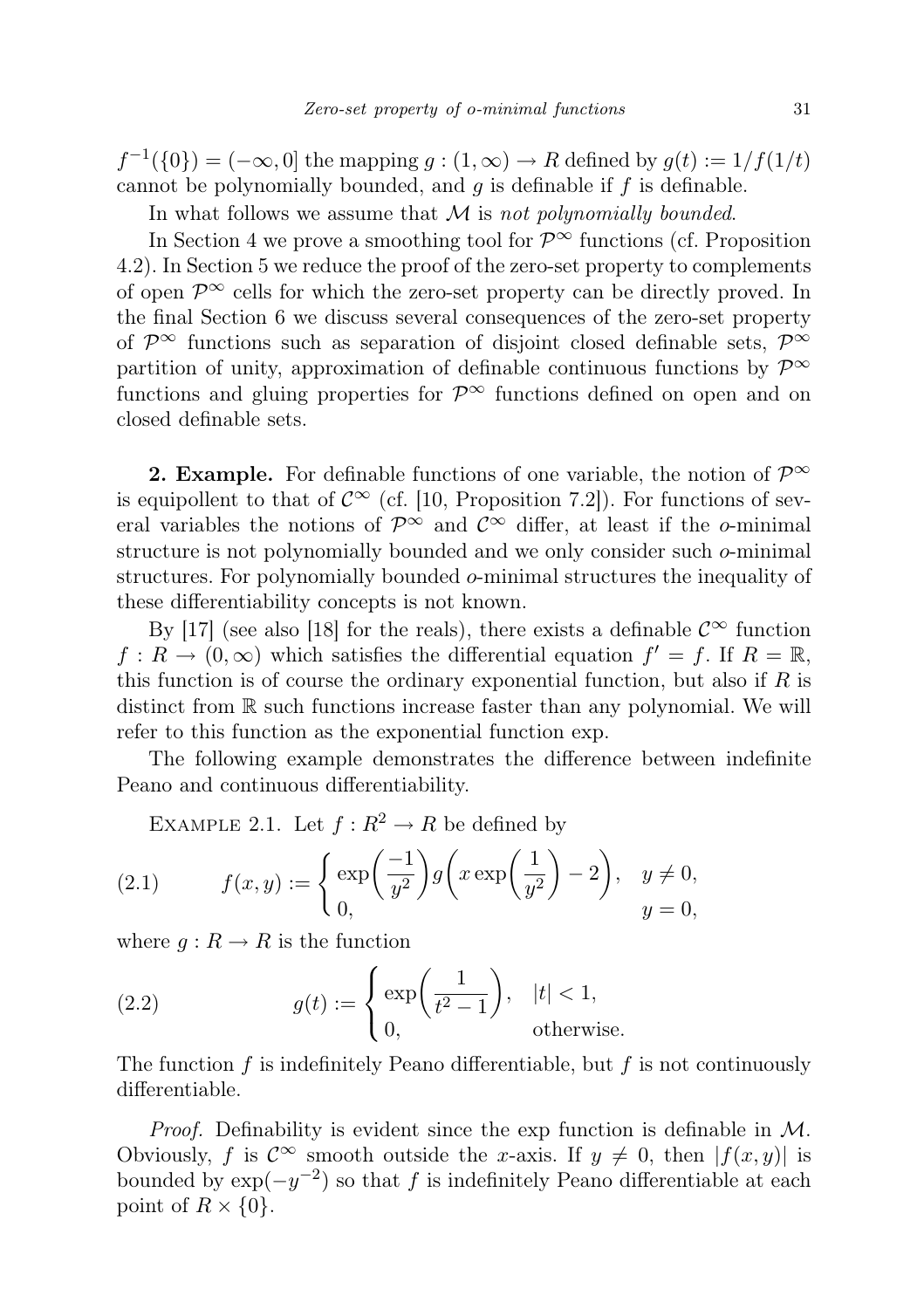The partial derivative of  $f$  with respect to the first variable is

(2.3) 
$$
\frac{\partial f}{\partial x}(x,y) = \begin{cases} g' \left( x \exp\left(\frac{1}{y^2}\right) - 2 \right), & y \neq 0, \\ 0, & y = 0. \end{cases}
$$

For  $t \neq 0$  this implies that  $\left(\frac{3}{2}\right)$  $\frac{3}{2} \exp(-t^{-2}), t) \rightarrow (0, 0)$  as  $t \rightarrow 0$ . Therefore

(2.4) 
$$
\frac{\partial f}{\partial x} \left( \frac{3}{2} \exp\left(\frac{-1}{t^2}\right), t \right) = g' \left( \frac{-1}{2} \right) = \frac{16}{9} \exp\left(\frac{-4}{3}\right) \neq 0, t \neq 0.
$$

Hence, the function f cannot be continuously differentiable at  $(0,0)$ .

**3.**  $\mathcal{P}^{\infty}$  cell decomposition. A definable map  $f : A \to \mathbb{R}^n$  where  $A \subset$  $R<sup>q</sup>$  is not necessarily open is called a  $\mathcal{P}^{\infty}$  map if there are a definable open neighbourhood  $U \subset R^q$  containing A and a  $\mathcal{P}^{\infty}$  map  $F: U \to R^n$  such that  $F|_A = f$ .

We regard  $\pm \infty$  as constant functions defined on arbitrary sets. For definable  $f, g \in C^0(X, R) \cup \{\pm \infty\}$  we write  $f < g$  if  $f(x) < g(x)$  for all  $x \in X$ , and in this case we set

(3.1) 
$$
(f,g)_X := \{(x,y) : x \in X, f(x) < y < g(x)\}.
$$

If  $h \in \mathcal{C}^0(X,R)$  we let

(3.2) 
$$
(h)_X := \{(x, y) : x \in X, y = h(x)\}.
$$

DEFINITION 3.1. A  $\mathcal{P}^{\infty}$  cell in R is either a singleton or an open interval. Suppose  $\mathcal{P}^{\infty}$  cells in  $R^n$  are already defined. Then a  $\mathcal{P}^{\infty}$  cell in  $R^{n+1}$  is a definable set of the form either  $(h)_X$  where  $h \in \mathcal{P}^{\infty}(X,R)$  and  $X \subset R^n$  is a  $\mathcal{P}^{\infty}$  cell, or  $(f, g)_X$  where  $X \subset \mathbb{R}^n$  is a  $\mathcal{P}^{\infty}$  cell and  $f, g \in \mathcal{P}^{\infty}(X, \mathbb{R}) \cup \{\pm \infty\}$ satisfy  $f < q$ .

A cell decomposition is a special kind of partition. Let  $\pi: R^{n+1} \to R^n$ denote the projection onto the first  $n$  coordinates.

DEFINITION 3.2. A  $\mathcal{P}^{\infty}$  cell decomposition of R is a finite partition of R into open intervals and singletons. A  $\mathcal{P}^{\infty}$  cell decomposition of  $\mathbb{R}^{n+1}$  is a finite partition of  $R^{n+1}$  into  $\mathcal{P}^{\infty}$  cells  $A_1, \ldots, A_r$  such that the set of projections  $\pi(A_i)$  is a  $\mathcal{P}^{\infty}$  cell decomposition of  $R^n$ .

 $\mathcal{C}^p$  and  $\mathcal{C}^\infty$  cells and the corresponding cell decompositions are defined analogously. For the case  $p = 0$  we just speak of cells.

We assume M to be provided with  $\mathcal{P}^{\infty}$  cell decomposition; that is, M possesses the following property.

For any definable sets  $A_1, \ldots, A_k \subset \mathbb{R}^n$  there is a  $\mathcal{P}^{\infty}$  cell decomposition of  $R^n$  partitioning each of the  $A_i$ .

All examples of o-minimal structures known so far even possess the stronger  $\mathcal{C}^{\infty}$  cell decomposition, but only  $\mathcal{C}^{p}$  cell decomposition was veri-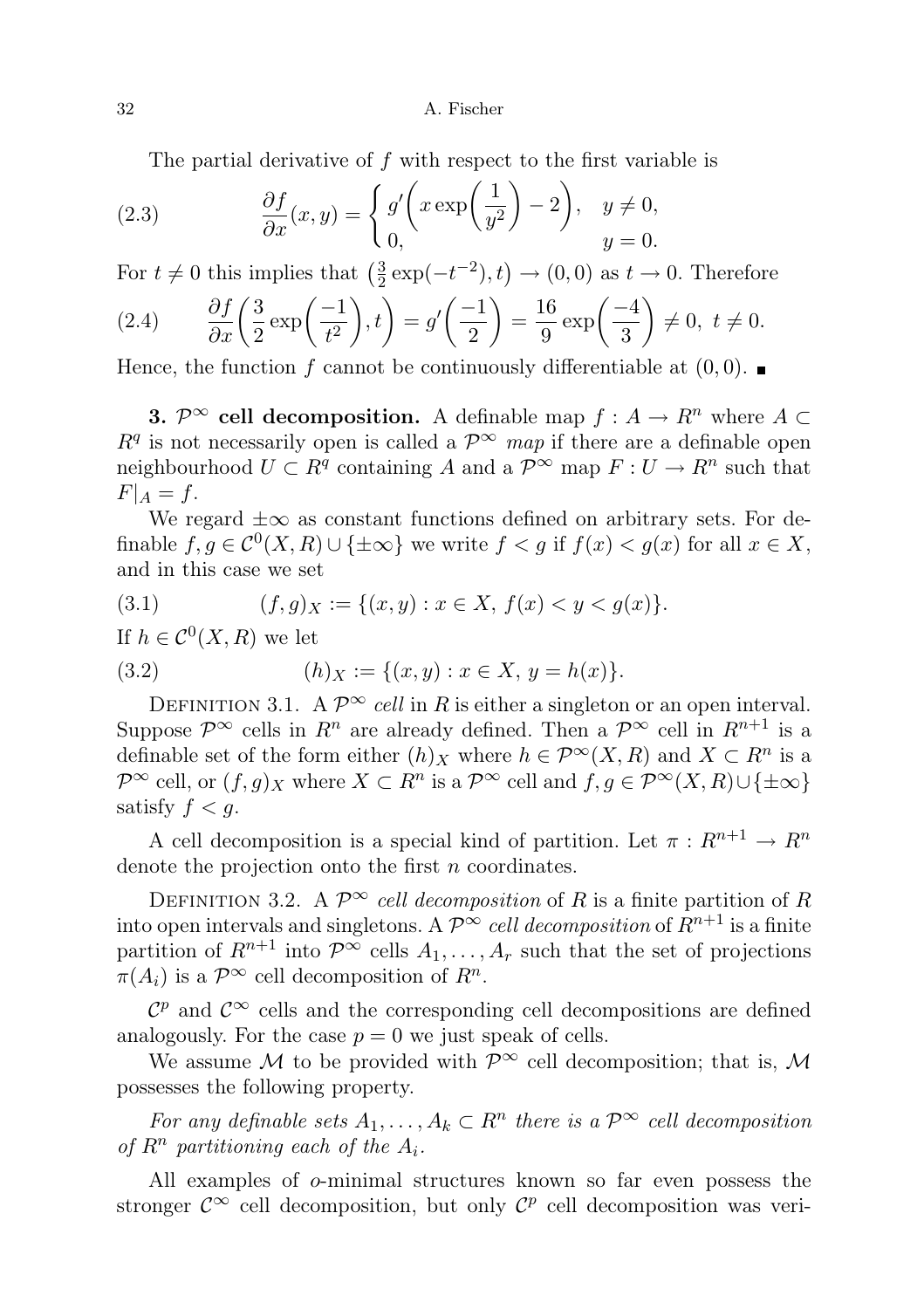fied for all o-minimal structures in  $(6,$  Theorem 11 in Appendix C, and our proofs only need  $\mathcal{P}^{\infty}$  cell decomposition.  $\mathcal{P}^{\infty}$  cell decomposition implies for every definable function  $f : A \to R$  a  $\mathcal{P}^{\infty}$  cell decomposition partitioning A such that for each cell  $C \subset A$  the restriction  $f|_C$  is  $\mathcal{P}^{\infty}$ .

From now on we assume  $M$  to be an  $\sigma$ -minimal expansion of the real closed field R which is not polynomially bounded and which is additionally endowed with  $\mathcal{P}^{\infty}$  cell decomposition.

A map  $\theta: R^n \to R^k$ ,  $(x_1, ..., x_n) \mapsto (x_{i(1)}, ..., x_{i(k)})$ , with  $1 \leq i(1)$  $\cdots < i(k) \leq n$  is called a *special projection*. For each  $\mathcal{P}^{\infty}$  cell  $C \subset \mathbb{R}^n$  there exists a  $d > 0$  and a special projection  $\theta : R^n \to R^d$  which maps  $C \mathcal{P}^{\infty}$ diffeomorphically onto an open  $\mathcal{P}^{\infty}$  cell  $B \subset R^d$  (cf. [1, Lemma 2.6] where one only has to replace  $\mathcal{C}^m$  by  $\mathcal{P}^{\infty}$ ).

We call  $d$  the *dimension* of the cell  $C$ . The *dimension* of an arbitrary definable set  $X \subset \mathbb{R}^n$  is

(3.3)  $\dim(X) := \max\{d : X \text{ contains a cell of dimension } d\}.$ 

For a detailed discussion on dimension we refer the reader to [3, Chapter 4.1]. Note that by [3, Chapter 4, Theorem 1.8] o-minimality always implies that  $\dim(\partial X) < \dim(X)$  where  $\partial X := \text{cl}(X) \setminus X$  denotes the frontier of X.

4. Smoothing. We denote by  $\Phi^p$  the set of definable, odd, strictly increasing  $\mathcal{C}^p$  functions  $f: R \to R$  which are p-flat at 0, i.e.,  $f^{(l)}(0) = 0$  for  $l = 0, \ldots, p$ , if  $p < \infty$ , and  $l \in \mathbb{N}$  if  $p = \infty$ . The next lemma is [6, Lemma 8] in Appendix C]. The proof given in [6] is performed for the reals, but it also works for arbitrary real closed fields.

For a function f, we let  $Z(f)$  denote its zero-set. Let p be a positive integer.

LEMMA 4.1. Let  $g: U \to R$  and  $f_1, \ldots, f_l: U \setminus Z(g) \to R$  be definable, continuous functions where  $U \subset R^n$  is locally closed. Then there is  $a \phi \in \Phi^n$ such that

$$
(4.1) \quad \phi(g(x))f_i(x) \to 0 \text{ as } x \to y, \ x \in U \setminus Z(g), \ y \in Z(g), \ i = 1, \dots, l.
$$

PROPOSITION 4.2. Let  $U \subset R^n$  be locally closed and let  $f, g: U \to R$  be definable, continuous and of class  $\mathcal{P}^{\infty}$  on  $U \setminus Z(g)$ . Moreover, assume that  $Z(f) \subset Z(g)$ . Then there is  $a \phi \in \Phi^{\infty}$  and a definable  $h \in \mathcal{P}^{\infty}(U, R)$  such that

$$
\phi \circ g = hf.
$$

*Proof.* STEP 1. We show that we can replace  $\Phi^p$  by  $\Phi^{\infty}$  in Lemma 4.1. Let  $\phi_1 \in \Phi^p$  for some integer  $p > 0$  and set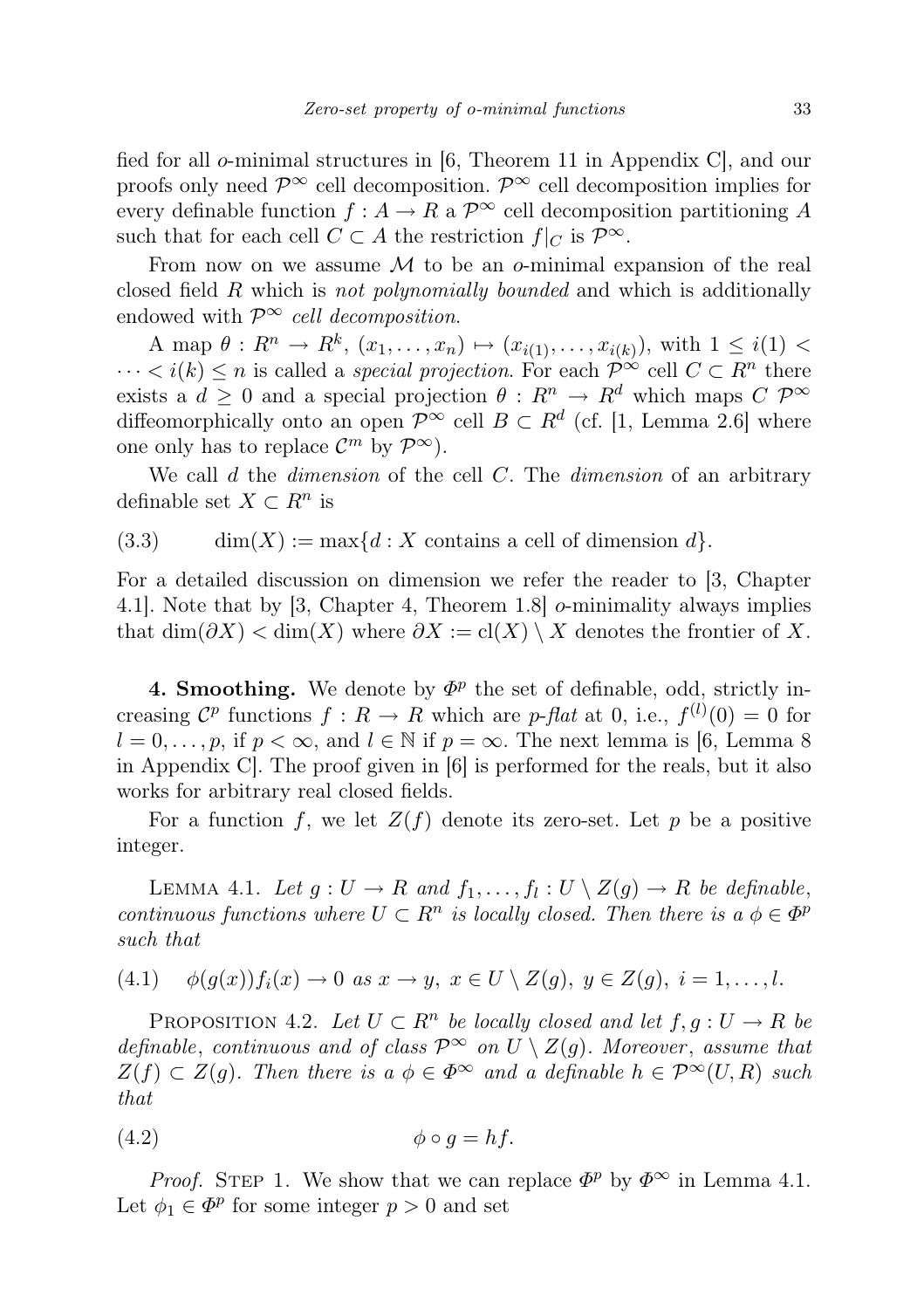(4.3) 
$$
\phi_2(t) := \begin{cases} t \exp\left(\frac{-1}{\phi_1(t)}\right), & t > 0, \\ 0, & t = 0, \\ t \exp\left(\frac{1}{\phi_1(t)}\right), & t < 0. \end{cases}
$$

Then  $\phi_2$  belongs to  $\Phi^p$ , and, since  $\phi'_1(0) = 0$ , the function  $\phi_2$  is indefinitely Peano differentiable at 0 with  $p_m = 0$  for all  $m > 0$ . By  $\mathcal{P}^{\infty}$  cell decomposition we obtain a pointed neighbourhood V of 0, say  $V = (-\delta, \delta) \setminus \{0\}$ for some  $0 < \delta < 1$ , such that  $\phi_2$  restricted to V is a  $\mathcal{P}^{\infty}$  function. Since  $0 < \exp(-1/t) < t$  for  $t > 0$ , we obtain the inequality

(4.4) 
$$
|\phi_2(t)| \le |\phi_1(t)| \quad \text{for } t \in V.
$$

We define  $\phi: R \to R$  by

(4.5) 
$$
\phi(t) = t\phi_2 \left(\frac{\delta t^2}{1+t^2}\right).
$$

Obviously  $\phi \in \Phi^{\infty}$  and, in addition,  $|\phi(t)| \leq |\phi_2(t)|$  near 0.

STEP 2. Both f and g are indefinitely Peano differentiable on  $U \setminus Z(g)$ . According to Lemma 4.1 and Step 1 we may assume that there is a  $\phi \in \Phi^{\infty}$ such that for  $f_1 : U \setminus Z(g) \to R$  with

(4.6) 
$$
f_1(x) = \frac{\exp(\text{dist}(x, Z(g))^{-1})}{f(x)},
$$

we have

(4.7) 
$$
\lim_{x \to y} \phi(g(x)) f_1(x) = 0, \quad x \in U \setminus Z(g), y \in Z(g).
$$

Let  $h: U \to R$  be defined by

(4.8) 
$$
h(x) := \begin{cases} \frac{\phi(g(x))}{f(x)}, & x \in U \setminus Z(g), \\ 0, & \text{otherwise.} \end{cases}
$$

Obviously h is indefinitely Peano differentiable on  $U \setminus Z(g)$ . For  $x \in U \setminus Z(g)$ and  $y \in Z(g)$  we obtain for  $m \in \mathbb{N}$  the inequality

(4.9) 
$$
\left| \frac{h(x)}{\|x - y\|^m} \right| \le \left| \frac{\phi \circ g(x) f_1(x) \exp(-\text{dist}(x, Z(g))^{-1})}{\|x - y\|^m} \right|
$$

$$
\le \left| \phi \circ g(x) f_1(x) \frac{\exp(-1/\|x - y\|)}{\|x - y\|^m} \right|.
$$

Since  $t^{-m} \exp(-1/t) \to 0$  as  $t \to 0$ ,  $m \in \mathbb{N}$ , by using (4.7) we obtain

(4.10) 
$$
\lim_{x \to y} \frac{h(x)}{\|x - y\|^m} = 0, \quad m \in \mathbb{N}.
$$

This proves that  $h \in \mathcal{P}^{\infty}(U, R)$ .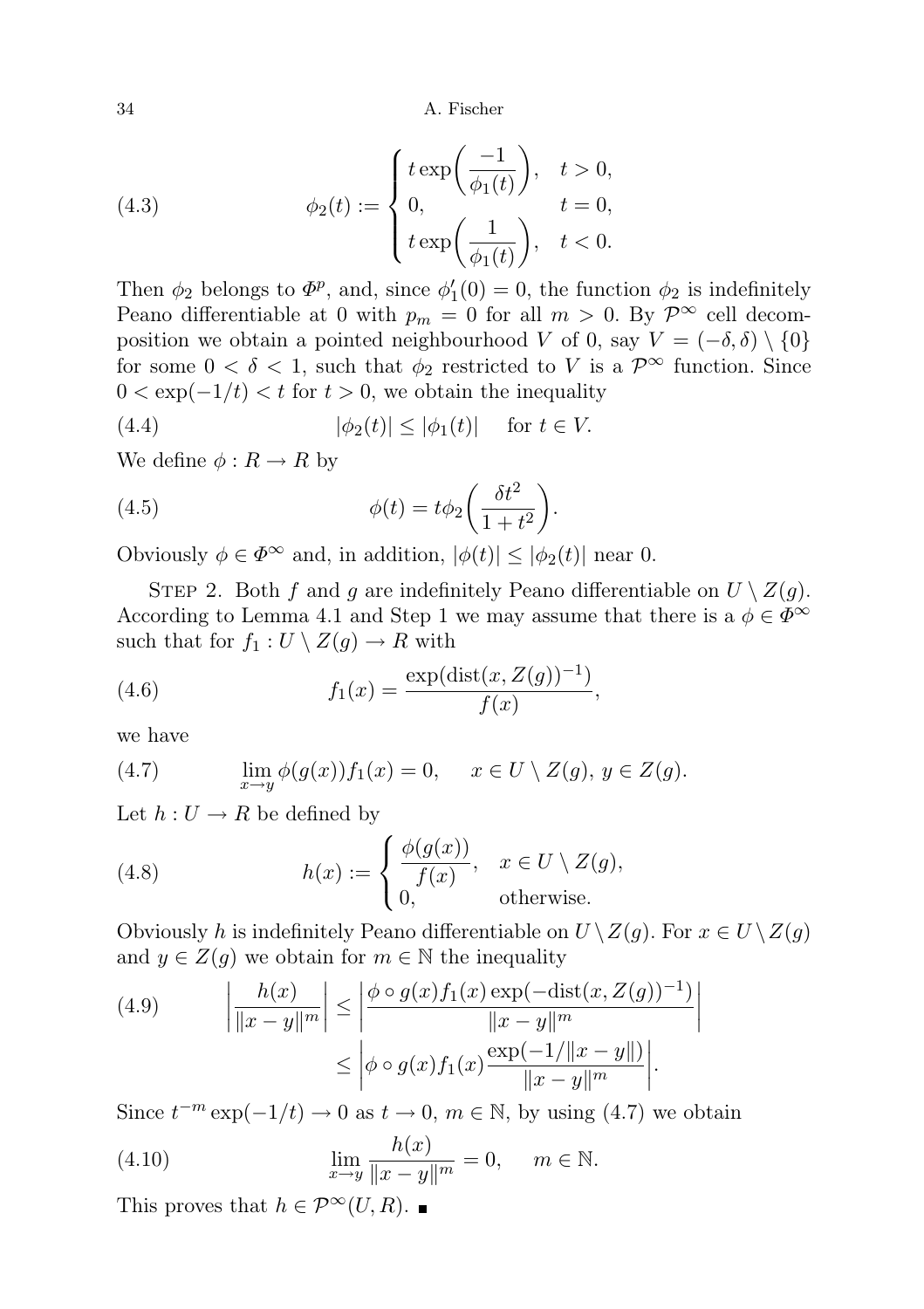As a direct consequence we obtain the following two corollaries.

COROLLARY 4.3. Let  $U \subset R^n$  be locally closed, and let  $g: U \to R$  be definable, continuous and  $\mathcal{P}^{\infty}$  on  $U \setminus Z(g)$ . Then there is a  $\phi \in \Phi^{\infty}$  such that  $\phi \circ q \in \mathcal{P}^{\infty}(U, R)$ .

*Proof.* Apply the previous proposition to q and  $f := 1$ .

The next corollary is a generalised Łojasiewicz inequality for  $\mathcal{P}^{\infty}$  functions.

COROLLARY 4.4. Let  $U \subset R^n$  be closed and bounded, and let  $f, g: U \to$ R be  $\mathcal{P}^{\infty}$  functions with  $Z(f) \subset Z(g)$ . Then there is  $a \phi \in \Phi^{\infty}$  such that

(4.11)  $|\phi(g(x))| \leq |f(x)|, \quad x \in U.$ 

*Proof.* Apply Proposition 4.2 to f and g, set  $C = 1 + \sup_{x \in U} |h(x)|$  and use  $\phi/C$  instead of  $\phi$ .

Remark 4.5. Consider the situation described in Proposition 4.2. If the support of g is a bounded set and if we do not assume that f is  $\mathcal{P}^{\infty}$  on  $U \setminus Z(q)$ , we obtain a definable continuous function h with bounded support such that  $\phi(g) = hf$ . Still,  $\phi(g)$  is a  $\mathcal{P}^{\infty}$  function and, in addition, we may assume that  $|h| < 1$ .

REMARK 4.6. If the structure is assumed to be *exponentially bounded*, that is, every continuous definable function  $f : (0, \infty) \to R$  is ultimately bounded by a finite composition of exponential functions, Proposition 4.2 is valid without the assumption of  $\mathcal{P}^{\infty}$  cell decomposition.

## 5. Proof of Theorem 1.2

LEMMA 5.1. Let  $X \subset R^n$  be a bounded open  $\mathcal{P}^{\infty}$  cell. Then there is a definable  $\mathcal{P}^{\infty}$  function  $F: R^n \to [0, \infty)$  such that  $Z(F) = R^n \setminus X$ .

*Proof.* We prove that for any bounded open  $\mathcal{P}^{\infty}$  cell  $X \subset \mathbb{R}^n$  there is a definable continuous function  $\phi: R^n \to [0, \infty)$  which is  $\mathcal{P}^{\infty}$  on X such that  $Z(\phi) = R^n \setminus X$ .

 $n = 1$ : Then  $X = (a, b)$  and we let  $\phi$  vanish outside X and  $\phi(x) =$  $(x-a)(b-x)$  in  $x \in X$ .

 $n-1 \rightsquigarrow n$ : Here  $X = (f, g)_Y$  where  $Y \subset R^{n-1}$  is an open  $\mathcal{P}^{\infty}$  cell and  $f, q: Y \to R$  are  $\mathcal{P}^{\infty}$  functions. By the induction hypothesis there is a definable and continuous function  $\phi_1 : R^{n-1} \to [0, \infty)$  which is  $\mathcal{P}^{\infty}$  on Y and such that  $Z(\phi_1) = R^{n-1} \setminus Y$ . For  $x = (x_1, \ldots, x_n) \in R^n$  we let  $x' = (x_1, \ldots, x_{n-1})$ . We define  $\phi : R^n \to [0, \infty)$  by

(5.1) 
$$
\phi(x) = \begin{cases} \phi_1(x')(x_n - f(x'))(g(x') - x_n) & \text{if } x \in X, \\ 0 & \text{otherwise.} \end{cases}
$$

The properties of  $\phi_1$ , f and g imply the desired properties of  $\phi$ .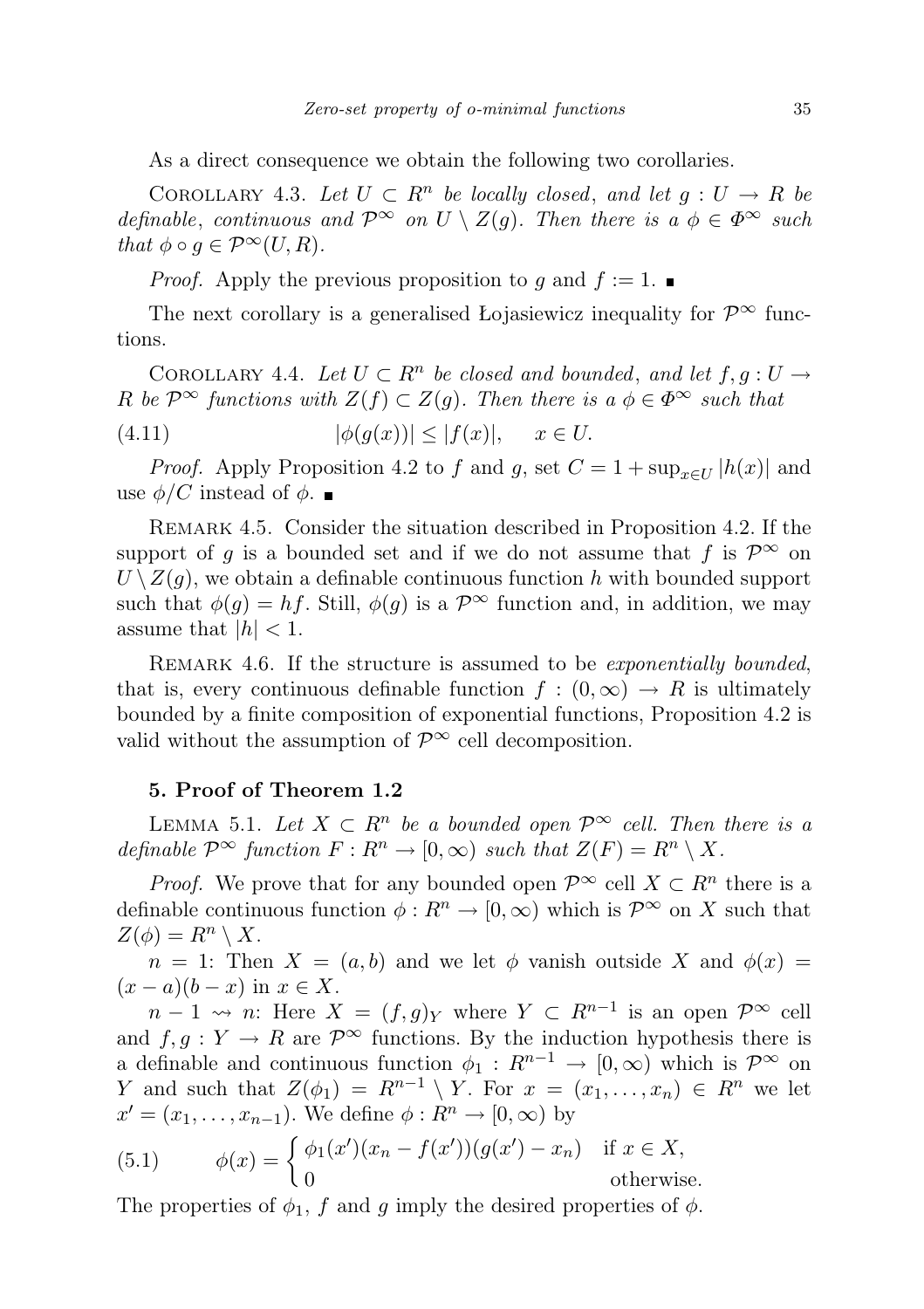Now, by applying Corollary 4.3 to  $\phi$  we obtain a function which satisfies the conclusion of the lemma.

LEMMA 5.2. Every bounded open definable set  $U \subset R^n$  is the union of finitely many sets which are open  $\mathcal{P}^{\infty}$  cells after some permutation of coordinates.

*Proof.* After applying  $\mathcal{P}^{\infty}$  cell decomposition to U it remains to show that if  $C \subset U$  is a  $\mathcal{P}^{\infty}$  cell of dimension  $n - d$ , then there is, after some permutation of coordinates, an open  $\mathcal{P}^{\infty}$  cell  $X \subset U$  such that  $C \subset X$ .

We prove this by induction on d.

The case  $d = 0$  is evident. Let  $d > 0$ .

By a suitable permutation of coordinates we may assume that  $C$  is the graph of some  $\mathcal{P}^{\infty}$  function  $h = (h_{n-d+1}, \ldots, h_n) : D \to R^d$  where  $D \subset R^{n-d}$ is an open  $\mathcal{P}^{\infty}$  cell (cf. end of Section 3). Let  $\Delta: D \to (0,\infty)$  be given by  $\Delta(x) = \text{dist}((x, h(x)), \partial U)$  where dist is the Euclidean distance function whose second argument is a set. Then, by Lemma 5.1 and Remark 4.5, there exists a  $\mathcal{P}^{\infty}$  function  $\varphi : D \to (0, \infty)$  such that  $\varphi(x) < \Delta(x)$  for  $x \in D$ . We set  $f(x) = h_{n-d+1}(x) - \varphi(x)$  and  $g(x) = h_{n-d+1}(x) + \varphi(x)$ , and we define  $h_0$  :  $(f, g)_D \to R$  by  $h_0(x) = (h_{n-d+2}(x), \ldots, h_n(x))$  for  $x \in D$ . Then  $Y = (f, g)_D$  is an  $n - d + 1$ -dimensional  $\mathcal{P}^{\infty}$  cell and  $C \subset (h_0)_Y \subset U$ . We obtain by the induction hypothesis an open  $\mathcal{P}^{\infty}$  cell  $X \subset U$  which contains  $(h_0)_Y$ , and therefore  $C \subset X$ .

*Proof of Theorem 1.2.* Using the map  $\tau : R^n \to (-1,1)^n$  which is defined by

(5.2) 
$$
(x_1, ..., x_n) \mapsto \left(\frac{x_1}{\sqrt{1 + x_1^2}}, ..., \frac{x_n}{\sqrt{1 + x_n^2}}\right)
$$

we can reduce our considerations to definable closed subsets (relative to  $(-1, 1)^n$ ) of  $(-1, 1)^n$ , so that Theorem 1.2 follows directly from Lemmas 5.1 and 5.2.  $\blacksquare$ 

REMARK 5.3. The statement of Lemma 5.2 remains true without the assumption that U is bounded. This is due to the fact that  $\tau^{-1}(C)$  is a  $\mathcal{P}^{\infty}$ cell after some permutation of coordinates if C is a  $\mathcal{P}^{\infty}$  cell.

## 6. Consequences

**6.1.** *Standard consequences*. As a first consequence of Theorem 1.2 we obtain  $\mathcal{P}^{\infty}$  separation of disjoint definable closed sets.

COROLLARY 6.1. Let  $A, B \subset R^n$  be definable, closed and disjoint. There is a definable  $\phi \in \mathcal{P}^{\infty}(R^n, [0, 1])$  with  $Z(\phi) = A$  and  $\phi^{-1}(\{1\}) = B$ .

*Proof.* Let  $g, h \in \mathcal{P}^{\infty}(R^n, [0,1])$  with  $Z(g) = A$  and  $Z(h) = B$ . Such functions exist. If a definable  $\mathcal{P}^{\infty}$  function  $f: \mathbb{R}^n \to \mathbb{R}$  satisfies  $Z(f) = A$ ,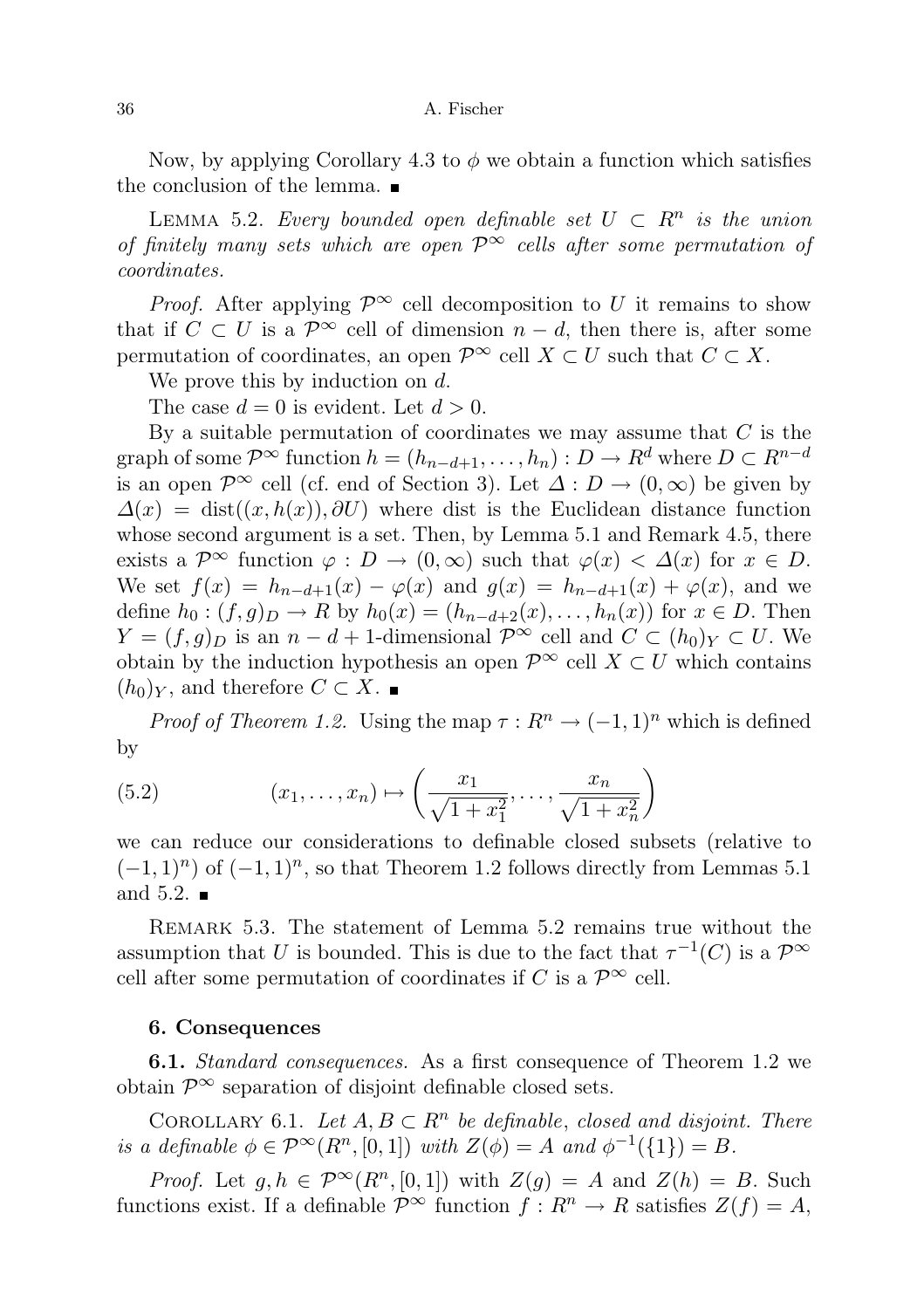then  $g := f^2/(1+f^2)$  is in  $\mathcal{P}^{\infty}(R^n,[0,1])$  with  $Z(g) = A$ . The function h is constructed similarly. Define  $\phi: R^n \to R$  by

(6.1) 
$$
\phi := \frac{g(1+2h)}{g+2h}.
$$

Then  $\phi$  has the desired properties.

The next corollary concerns  $\mathcal{P}^{\infty}$  partitions of unity.

COROLLARY 6.2. Let  $U_1, \ldots, U_k \subset R^n$  be a definable open cover of  $R^n$ . Then there are functions  $\phi_i \in \mathcal{P}^{\infty}(R^n, [0,1])$ ,  $i = 1, \ldots, k$ , such that  $\sum_{i=1}^{k} \phi_i = 1$  and  $Z(\phi_i) = R^n \setminus U_i$  for  $i = 1, \ldots, k$ .

*Proof.* Let  $\psi_i \in \mathcal{P}^{\infty}(R^n, [0, 1])$  with  $Z(\psi_i) = R^n \setminus U_i$  for  $i = 1, ..., k$ . Then the functions  $\phi_i$  defined by

(6.2) 
$$
\phi_i = \frac{\psi_i}{\sum_{j=1}^k \psi_j}, \quad i = 1, ..., k,
$$

have the desired properties.  $\blacksquare$ 

By application of Corollary 6.1 we obtain a weak extension property for  $\mathcal{P}^{\infty}$  functions.

COROLLARY 6.3. Let  $A \subset \mathbb{R}^n$  be a definable closed set and let  $f : A \to \mathbb{R}$ be a  $\mathcal{P}^{\infty}$  function. Then there is a  $\mathcal{P}^{\infty}$  function  $F: \mathbb{R}^n \to \mathbb{R}$  whose restriction to A equals f.

*Proof.* By assumption on  $f$  there is a definable open neighbourhood  $U$ of A and a  $\mathcal{P}^{\infty}$  function  $g: U \to R$  such that  $g|_A = f$ . Let V be a definable open neighbourhood of  $A$  whose closure is contained in  $U$ . Take a function  $\phi$  as in Corollary 6.1 with  $B = R^n \setminus V$  and set  $F := g(1 - \phi)$ .

**6.2.**  $\mathcal{P}^{\infty}$  approximation. Our next aim is to show that definable continuous functions can be  $\mathcal{C}^0$  fine approximated by definable  $\mathcal{P}^{\infty}$  functions. This requires the concept of  $\mathcal{P}^{\infty}$  stratification.

A  $\mathcal{P}^{\infty}$  stratification which is compatible with the definable sets  $A_1, ..., A_k$  $\subset R^n$  is a finite partition of  $R^n$  into  $\mathcal{P}^{\infty}$  cells  $S_1, \ldots, S_r$ , called *strata*, such that each  $A_i$  and  $\partial S_j$ ,  $i = 1, \ldots, k$  and  $j = 1, \ldots, r$ , is the union of some of the strata.

The o-minimal structures we consider imply  $\mathcal{P}^{\infty}$  stratification. The proof is the same as for  $C^0$  cells (cf. [3, Chapter 3]), one only has to replace "cell" by " $\mathcal{P}^{\infty}$  cell".

The following proposition is motivated by Efroymson's theorem on approximation of continuous semialgebraic functions by Nash functions (see [9] and [19], and see [11] and [12] for corresponding results for  $\mathcal{C}^{\infty}$  functions for o-minimal expansions of R with exponential function and  $\mathcal{C}^{\infty}$  cell decomposition).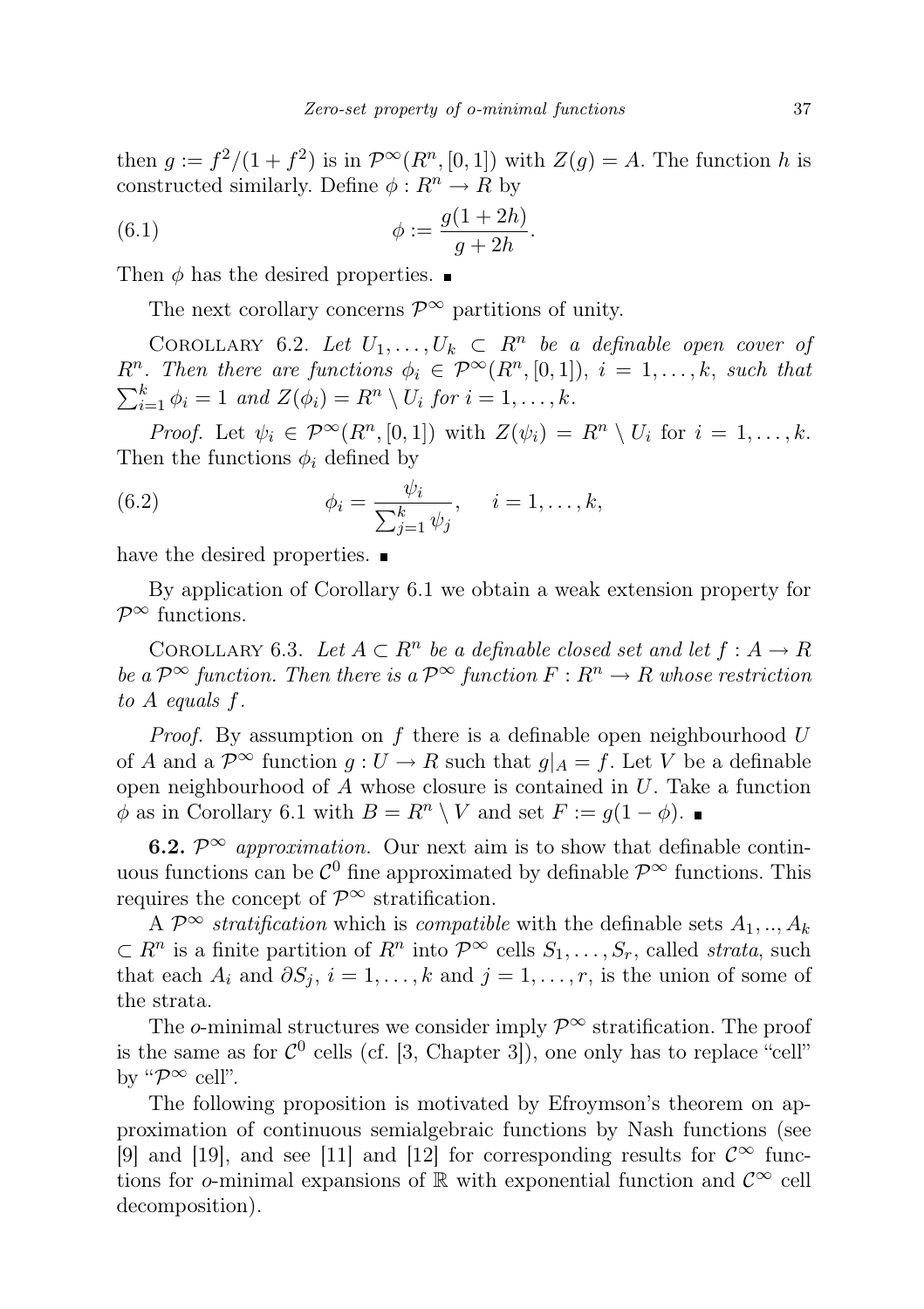PROPOSITION 6.4. Let  $U \subset R^n$  be open and let  $f: U \to R$  be a definable continuous function. For every definable continuous function  $\varepsilon : U \to (0, \infty)$ there is a definable  $\mathcal{P}^{\infty}$  function  $F: U \to R$  such that

(6.3) 
$$
|F(u) - f(u)| < \varepsilon(u), \quad u \in U.
$$

*Proof.* By applying a  $\mathcal{P}^{\infty}$  cell decomposition there are finitely many disjoint definable subsets  $A_1, \ldots, A_s$  of U which cover U such that  $f|_{A_i}$  is a  $\mathcal{P}^{\infty}$ function,  $i = 1, \ldots, s$ . Using a  $\mathcal{P}^{\infty}$  stratification compatible with  $A_1, \ldots, A_s$ we obtain disjoint  $\mathcal{P}^{\infty}$  cells  $X_1, \ldots, X_N$  which cover U such that  $f|_{X_i}$  is a  $\mathcal{P}^{\infty}$  function,  $i = 1, \ldots, N$ .

We put the sets  $X_i$  in such order that  $\dim(X_i) \geq \dim(X_{i+1})$  for  $i =$  $1, \ldots, N-1$ . By the properties of stratification there is for each  $X_i$  a definable open neighbourhood  $U_i$  which has empty intersection with any  $X_i$ ,  $j \neq i$ , of dimension less than or equal to  $\dim(X_i)$ .

We construct definable continuous functions  $F_1, \ldots, F_N : U \to R$  which are  $\mathcal{P}^{\infty}$  smooth on  $U \setminus \bigcup_{j>l} X_j$  such that

(6.4) 
$$
|F_l(u) - f(u)| < \frac{l\varepsilon(u)}{N}, \quad u \in U,
$$

and

(6.5) 
$$
F_l(u) = f(u) \quad \text{for } u \in U \setminus \bigcup_{k=1}^l U_k.
$$

Let k be the largest integer such that  $\dim(X_k)=n$ . We set  $F_1=\cdots=F_k=f$ .

Suppose that  $F_1, \ldots, F_{l-1}$  with the desired properties are already constructed. Since  $F_{l-1}|_{X_l}$  is  $\mathcal{P}^{\infty}$  there exist a definable open neighbourhood  $V_l \supset X_l$  and a  $\mathcal{P}^{\infty}$  function  $g_l: V_l \to R$  with  $f|_{X_l} = F_{l-1}|_{X_l} = g_l|_{X_l}$ . The continuity of  $g_l$  yields a definable open set  $W_l \subset U_l \cap V_l$  containing  $X_l$  such that

(6.6) 
$$
|g_l(u) - F_{l-1}(u)| < \varepsilon(u)/N, \quad u \in W_l.
$$

Set

(6.7) 
$$
W'_l := \{w : \text{dist}(w, X_l) < \text{dist}(w, U \setminus W_l)\},
$$

$$
W''_l := \left\{w : \text{dist}(w, X_l) < \frac{1}{2}\text{dist}(w, U \setminus W_l)\right\},
$$

and select definable  $\mathcal{P}^{\infty}$  functions  $\phi, \psi : W_l \to [0, \infty)$  such that  $Z(\phi) =$  $W_l \setminus W_l'$  and  $Z(\psi) = \text{cl}(W_l'') \cap W_l$ . The function  $F_l : U \to R$  is defined by

(6.8) 
$$
F_l(u) := \begin{cases} F_{l-1}(u) & \text{if } u \notin W_l, \\ \frac{F_{l-1}(u)\psi(u) + g_l(u)\phi(u)}{\psi(u) + \phi(u)} & \text{if } u \in W_l. \end{cases}
$$

The function  $F_l$  is definable and continuous. The continuity is seen as follows. The function  $g_l$  is continuous and locally bounded at every point of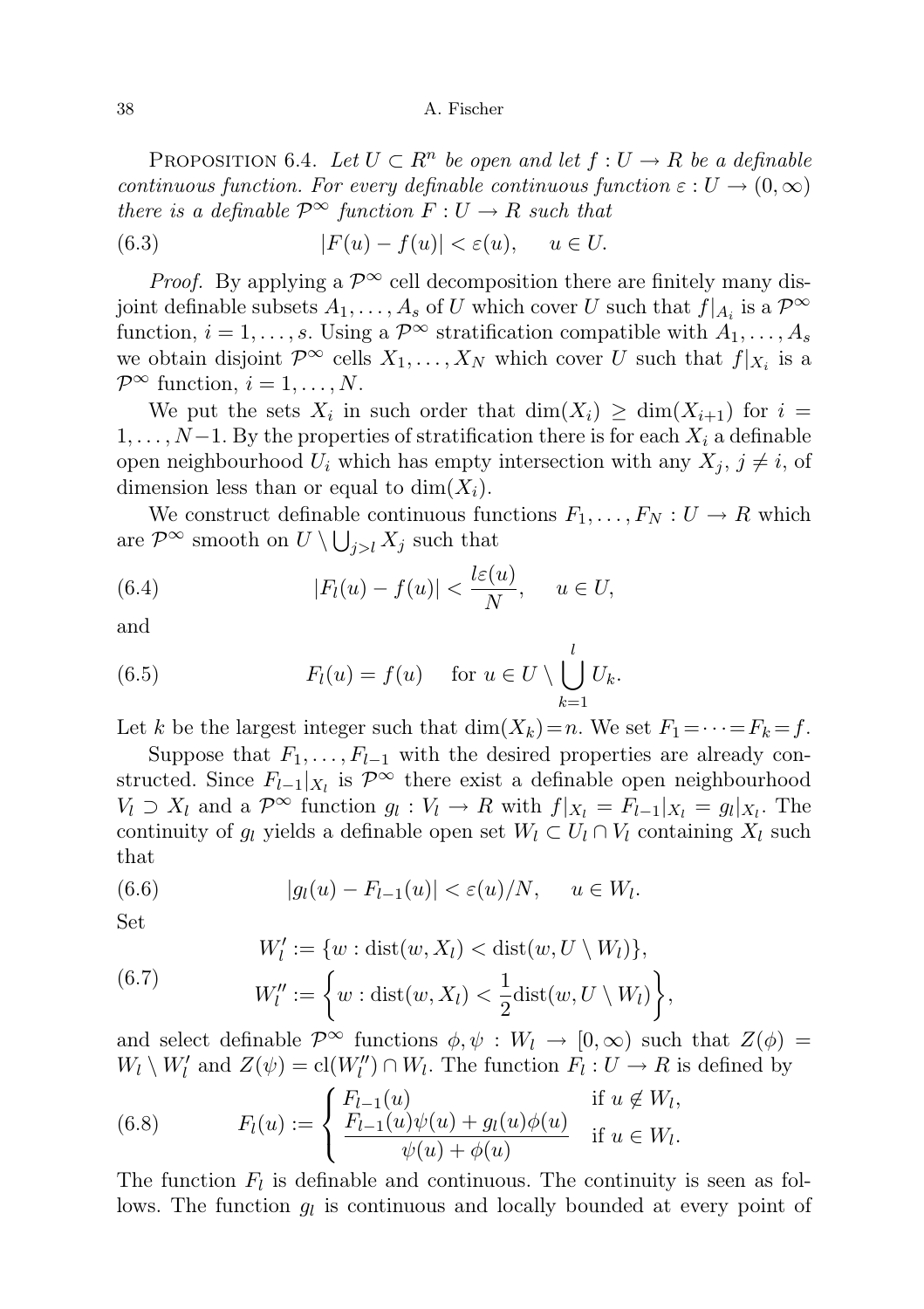cl( $W'_l$ )  $\cap U$ . As  $\phi$  vanishes outside of  $W'_l$ , the product  $\phi g_l$  is continuous in  $W_l$  and extends continuously to U by setting the value 0 outside of  $W_l$ .

In addition, the function  $F_l$  is  $\mathcal{P}^{\infty}$  smooth in  $W_l$  and in  $U \setminus \bigcup_{j>l-1} X_j$ , and therefore  $F_l$  is  $\mathcal{P}^{\infty}$  smooth in  $U \setminus \bigcup_{j>l} X_j$ . By the choice of  $W_l$  we obtain the estimate

(6.9) 
$$
|F_l(u) - f(u)| < |F_l(u) - F_{l-1}(u)| + |F_{l-1}(u) - f(u)| < l\varepsilon(u)/N
$$
  
for  $u \in U$ . Set  $F = F_N$ .

REMARK 6.5. A careful study of the previous proof strengthens the statement of Proposition 6.4. We take the situation described in Proposition 6.4 and let  $P \subset U$  be a definable set which contains all points at which f is not  $\mathcal{P}^{\infty}$  smooth. If  $V \subset U$  is any open definable neighbourhood of cl(P)∩U, we may assume that  $F(u) = f(u)$  for  $u \notin V$ .

**6.3.** Gluing properties. As a direct consequence of the definition of  $\mathcal{P}^{\infty}$ functions we derive the following statement.

REMARK 6.6. Let  $U_1, \ldots, U_r \subset R^n$  be definable open sets, and, for  $i =$  $1, \ldots, r$ , let  $f_i: U_i \to R$  be  $\mathcal{P}^{\infty}$  functions such that  $f_i(x) = f_j(x)$  for all  $x \in U_i \cap U_j$ . Then there is a  $\mathcal{P}^{\infty}$  function  $F: \bigcup_{i=1}^r U_i \to R$  such that  $F|_{U_i} = f_i \text{ for } i = 1, ..., r.$ 

We now consider the gluing property on closed sets. Assume that A is a closed definable set, and recall that a definable function  $f : A \to R$  is a definable  $\mathcal{P}^{\infty}$  function if there is a definable open neighbourhood U of A and a definable  $\mathcal{P}^{\infty}$  function  $F: U \to R$  such that  $F|_A = f$ . By Corollary 6.3 we may assume that  $U = R^n$ .

Two  $\mathcal{P}^{\infty}$  functions  $f, g: R^n \to R$  are called  $\mathcal{P}^{\infty}$  equal in  $X \subset R^n$  if  $f(x) = g(x)$  for  $x \in X$ , and the corresponding sequences of approximation polynomials are equal.

LEMMA 6.7. Let C be a  $\mathcal{P}^{\infty}$  cell and U a definable open neighbourhood of C. Let  $f \in \mathcal{P}^{\infty}(R^n, R)$  be such that f and the zero-function are  $\mathcal{P}^{\infty}$  equal in ∂C. Then there is an  $F \in \mathcal{P}^{\infty}(R^n, R)$  vanishing outside of U such that F and f are  $\mathcal{P}^{\infty}$  equal in cl(C).

*Proof.* Using the function  $\tau$  from the proof of Theorem 1.2 we may reduce our considerations to cells contained in  $E = (-1, 1)^n$ . After permuting coordinates we may assume that  $C = (h)_X$  where  $X \subset R^d$  is an open  $\mathcal{P}^{\infty}$ cell and  $h \in \mathcal{P}^{\infty}(X, R^{n-d}).$ 

Similarly to the proof of Lemma 5.2, there is a function  $\varphi \in \mathcal{P}^{\infty}(R^d, R)$ such that  $\varphi$  vanishes outside X and  $0 < \varphi(x) < \text{dist}((x, h(x)), R^n \setminus U)$  for  $x \in X$ .

Let  $Z = \{(x, y) : x \in X, ||y - h(x)|| < \varphi(x)\}\)$ . We choose a  $\varrho \in \mathcal{P}^{\infty}(R, R)$ with  $\varrho(t) = 1$  if  $t \in (-1/2, 1/2)$ , and  $\varrho(t) = 0$  if  $t \notin (-1, 1)$ , and define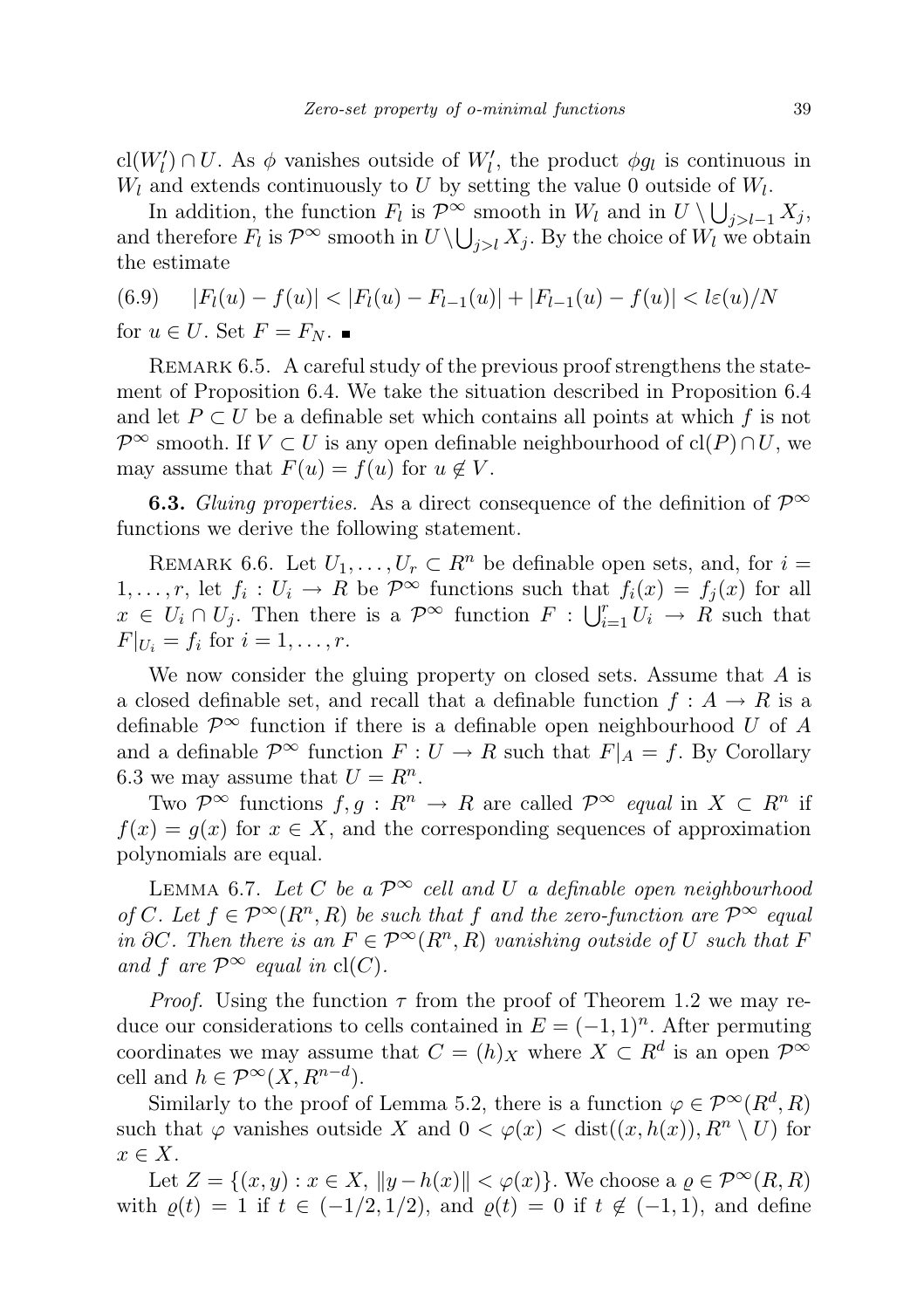$F: R^n \to R$  by

(6.10) 
$$
F(x,y) = \begin{cases} f(x,y)\varrho\left(\frac{\|y-h(x)\|}{\varphi(x)}\right) & \text{if } x \in X, \\ 0 & \text{otherwise.} \end{cases}
$$

Obviously, supp $(F) \subset cl(U)$ . Moreover,  $F \in \mathcal{P}^{\infty}(R^n \setminus cl(Z), R)$  and  $F \in$  $\mathcal{P}^{\infty}(X \times R^{n-d}, R)$ , hence  $F \in \mathcal{P}^{\infty}(R^n \setminus \partial C)$ . Note that f is  $\mathcal{P}^{\infty}$  equal to the zero-function in  $\partial C$  and  $\varrho$  is a bounded function. So  $F \in \mathcal{P}^{\infty}(R^n, R)$ . Finally, for  $x \in X$  and  $y = h(x)$ , we have  $F(x, y) = f(x, y)\rho(0) = f(x, y)$ .

Unlike continuously differentiable functions (see [16, p. 14, Theorem 5.5 and Remark 5.6] or [22, p. 83 Proposition 4.7 and Remark 4.8],  $\mathcal{P}^{\infty}$  functions defined on closed sets have the gluing property without any restrictions.

PROPOSITION 6.8. Let  $A_1, \ldots, A_k \subset R^n$  be definable closed sets and  $f_i$ :  $R^n \to R$  be  $\mathcal{P}^{\infty}$  functions,  $i = 1, ..., k$ . If, for  $1 \leq i, j \leq k$ , the functions  $f_i$ and  $f_j$  are  $\mathcal{P}^{\infty}$  equal in  $A_j \cap A_i$ , then there is a  $\mathcal{P}^{\infty}$  function  $F: \mathbb{R}^n \to \mathbb{R}$ such that F and  $f_i$  are  $\mathcal{P}^{\infty}$  equal in  $A_i$  for  $i = 1, ..., k$ .

*Proof.* We select a  $\mathcal{P}^{\infty}$  stratification compatible with the sets  $A_1, \ldots, A_k$ and denote by  $S_1, \ldots, S_r$  the strata which are contained in at least one of the  $A_i$ . Without loss of generality we may assume that the strata are ordered in such a way that  $\dim(S_i) \leq \dim(S_{i+1})$  for  $i = 1, \ldots, r-1$ . Note that by the properties of stratification, the set  $T_l = \bigcup_{i=1}^l S_i$  is closed and there is a definable open neighbourhood  $U_{l+1}$  of  $S_{l+1}$  such that  $T_l \cap U_{l+1} = \emptyset$  for  $l = 1, \ldots, r - 1.$ 

We prove by induction on l that there is an  $F_l \in \mathcal{P}^{\infty}(R^n, R)$  such that  $F_l$  and  $f_i$  are  $\mathcal{P}^{\infty}$  equal in  $A_i \cap T_l$  for  $i = 1, ..., k$ .

The case  $l = 1$  is evident.

 $l \rightsquigarrow l+1$ : For  $i = 1, ..., k$  let  $h_i = F_l - f_i$ . Then  $h_i$  and the zero-function are  $\mathcal{P}^{\infty}$  equal in  $T_l$ . Note that  $\partial S_{l+1}$  is contained in  $T_l$ . By Lemma 6.7 there is a  $g_l \in \mathcal{P}^{\infty}(R^n, R)$  which is  $\mathcal{P}^{\infty}$  equal to  $h_i$  in  $A_i \cap \text{cl}(S_{l+1})$  for  $i = 1, \ldots, k$ , and which vanishes outside  $U_{l+1}$ . Now  $F_{l+1} = F_l - g_l$  has the desired properties.

Set  $F = F_r$ .

#### References

- [1] A. Berarducci and M. Otero, Intersection theory for o-minimal manifolds, Ann. Pure Appl. Logic 107 (2001), 87–119.
- [2] J. Bochnak, M. Coste and M.-F. Roy, Real Algebraic Geometry, Ergeb. Math. Grenzgeb. 36, Springer, Berlin, 1998.
- [3] L. van den Dries, Tame Topology and o-Minimal Structures, London Math. Soc. Lecture Note Ser. 248, Cambridge Univ. Press, Cambridge, 1998.
- [4] —, o-Minimal Structures, in: Logic: from Foundations to Applications (Staffordshire, 1993), Oxford Sci. Publ., Oxford Univ. Press, New York, 1996, 137–185.